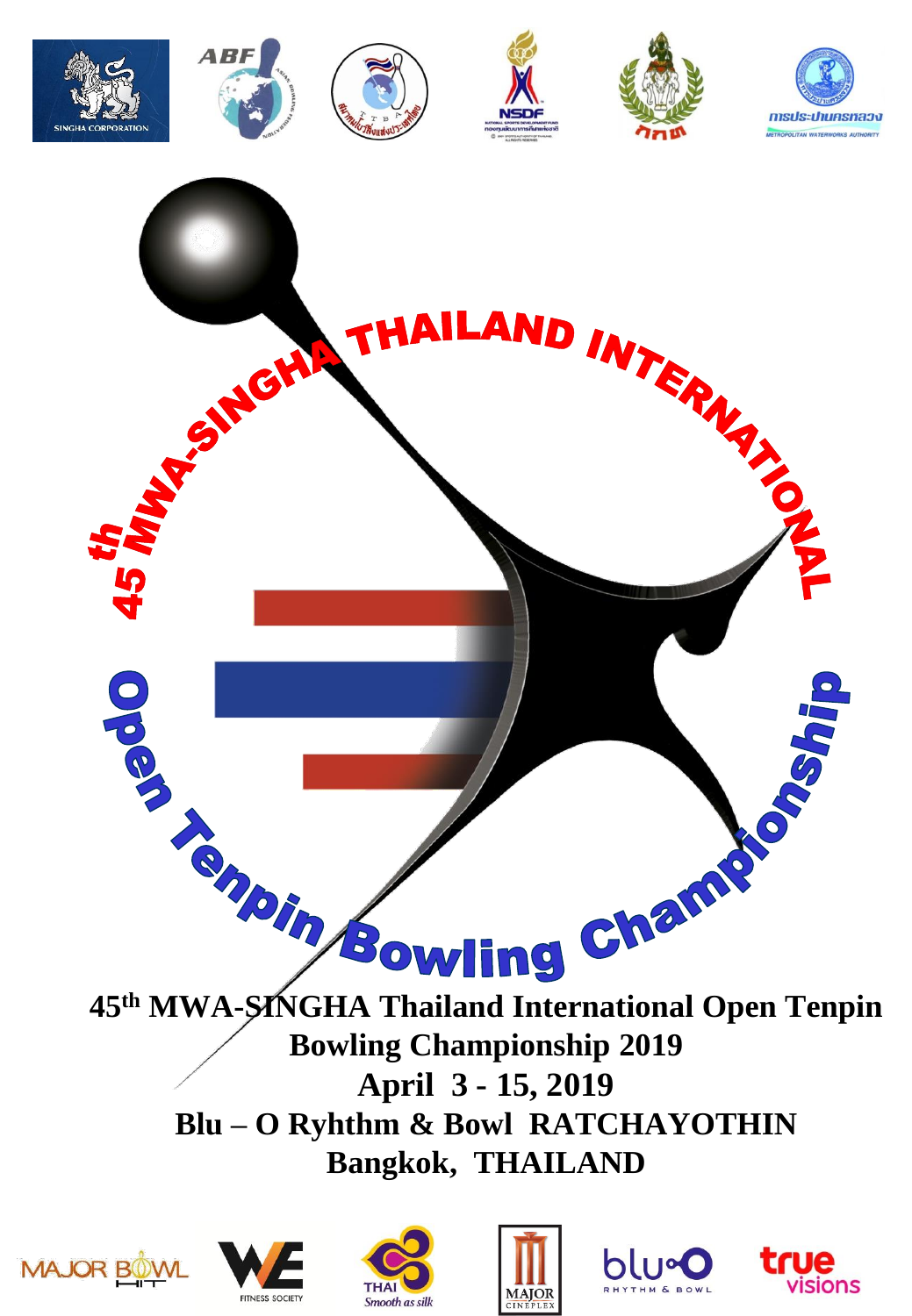

# **45 thMWA-SINGHA Thailand International Open Tenpin Bowling Championship 2019**

# **April 3 - 15, 2019**

# **BLU-O RHYTHM & BOWL RATCHAYOTHIN BANGKOK, THAILAND**

**\*\*\*\*\*\*\*\*\*\*\*\*\*\*\*\*\*\***

## **Tournament Rules & Regulations.**

#### **1. Organization and Sanction**

This tournament is organized by Thai Tenpin Bowling Association (TTBA) and sanctioned by the Asian Bowling Federation (ABF) and World Bowling (WB). It will be conducted in accordance to the WB Playing Rules.

#### **2. Eligibility**

This tournament is open to all current paid up members of association recognized by the TTBA and WB affiliates.

### **3. Averages**

Bowlers shall be classified according to the latest TTBA listing of averages. Bowlers without TTBA average shall get an average certification from their respective associations signed by their President or Secretary, otherwise they will be classified as class "O" bowlers with an average of 196 for men and 186 for women. Oversea bowlers must submit a certification and proof of their averages from their respective associations or Congress.

### **4. Classification Average**

| 4.1 Men's Open       | : All male bowlers, regardless of average, are |
|----------------------|------------------------------------------------|
|                      | eligible to participate in this division.      |
| 4.2 Women's Open     | : All female bowlers, regardless of average,   |
|                      | are eligible to participate in this division.  |
| 4.3 Men's Graded A   | : All male bowlers with average of 195 and     |
|                      | below are eligible to play in this division.   |
| 4.4 Women's Graded A | All female bowlers with average of 185 and     |
|                      | below are eligible to play in this division.   |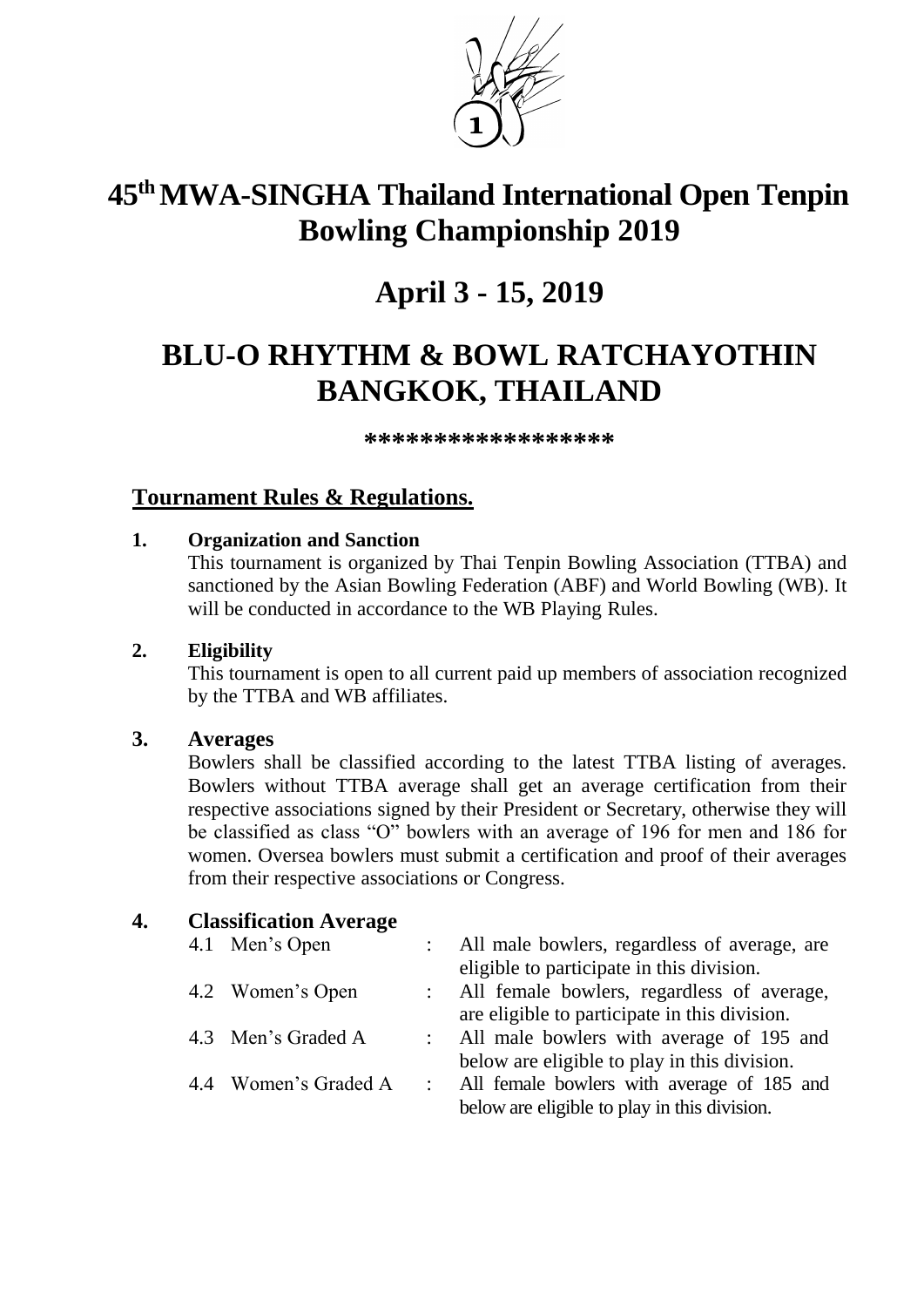

| 4.5 Men's Graded B |                           | All male bowlers with average of 180 and                                                         |
|--------------------|---------------------------|--------------------------------------------------------------------------------------------------|
| 4.6 Youth Under 21 |                           | below are eligible to play in this division<br>All boys and girls who are 21 years of age and    |
|                    |                           | below as at $1st$ January 2019 (Born on 1998 or<br>after) are eligible to play in this division. |
|                    |                           | Youth Division bowler 's will only play in the                                                   |
|                    |                           | Masters Qualifying to qualify for the Masters                                                    |
|                    |                           | Finals.                                                                                          |
| 4.7 Youth Under 18 |                           | All boys and girls who are 18 years of age and                                                   |
| Division           |                           | below as at $1st$ January 2019 (Born on 2001 or<br>after) are eligible to play in this division. |
|                    |                           | Under 18 Division bowler's will only play in the                                                 |
|                    |                           | Masters Qualifying to qualify for the Masters                                                    |
|                    |                           | Finals.                                                                                          |
| Youth Under 15     | $\mathbb{R}^{\mathbb{Z}}$ | All boys and girls who are 15 years of age and                                                   |
| Division           |                           | below as at $1st$ January 2019 (Born on 2004 or<br>after) are eligible to play in this division. |
| Senior             | $\ddot{\phantom{0}}$      | All male and female bowlers who are least 50<br>years old as of January 2019.                    |
|                    | Division                  |                                                                                                  |

## **5. Events**

- 5.1 Open Division Men & Women.
	- 1. Master Qualifying. Total 15 games over 3 days of qualifying (1day 5 games).
	- 2. Master (3 rounds).
- 5.2 Graded A Division Men & Women.
	- 1. Master Qualifying (Total 6 games best on 2 sets).
	- 2. Master (8 games).
- 5.3 Graded B Division
	- 1. Master Qualifying (Total 6 games best on 2 sets).
	- 2. Master (8 games).
- 5.4 Youth under 21 / Under 18 / Under 15 boys & girls.
	- 1. Master Qualifying (Total 6 games best on 2 sets).
	- 2. Master (8 games for under 21, 8 games of under 18, 6 games for under 15).
- 5.5 Senior Division
	- 1. Master Qualifying 3 games will be bowled in this event. An entrant may bowl as many times as he/she chooses. The best two attempts (Total 6 games) will be listed for ranking into the Masters.
	- 2. Master (6 games).

**Desperado Squad**: One game will be bowled in this event on the last squad. April 10, 2019 For Men's Graded A and B and Senior Entrant must have bowled a least 6 MQ s in his respective category. April 14, 2019 for Men's Open Women's Open Desperado.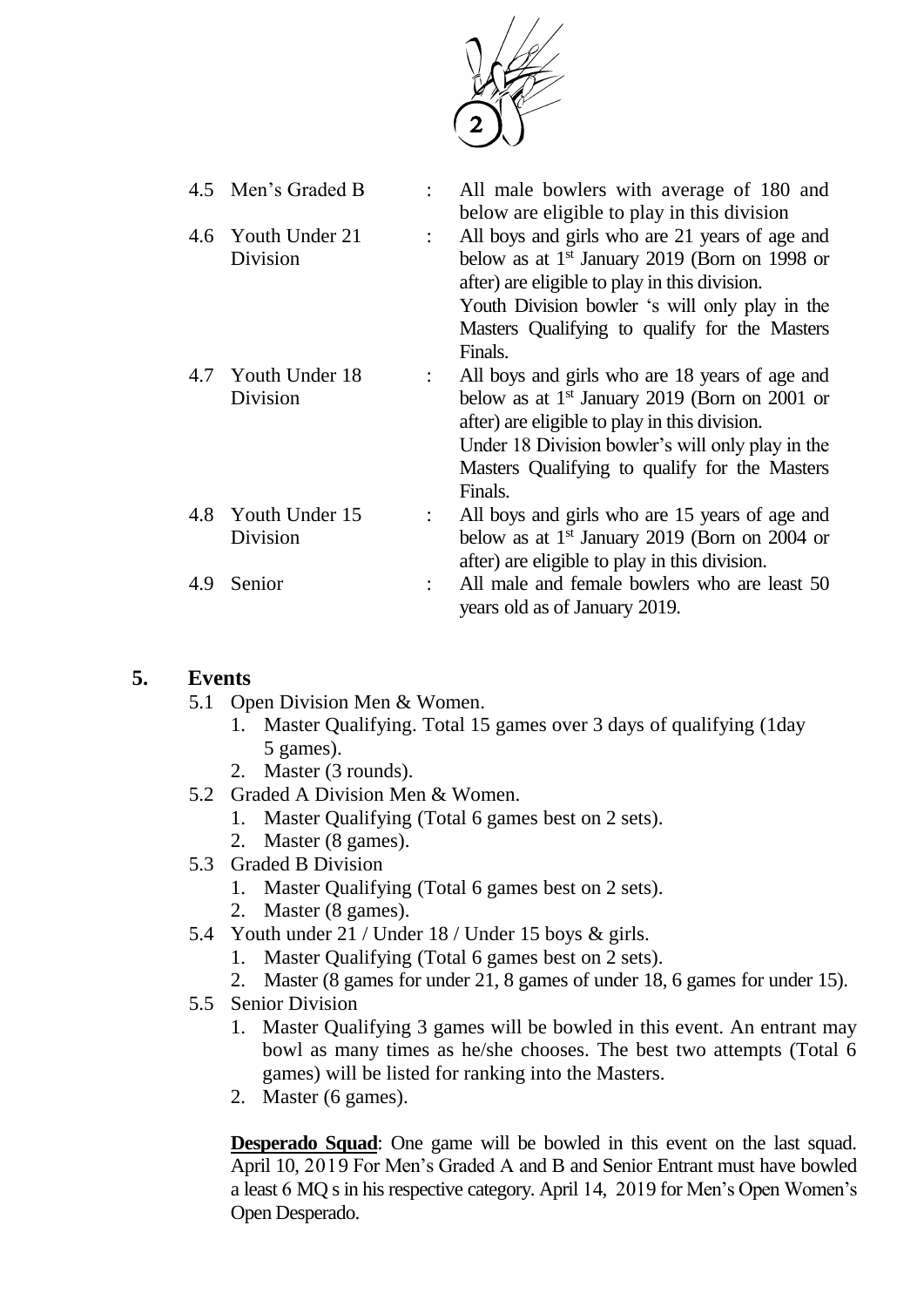

- 5.6 Men's Open Masters Format
	- : Round 1 All bowlers play 15 games qualifying in 3 blocks of 5 games
		- : The Top 30 bowlers will qualify for the 2<sup>nd</sup> round as follows.
			- : Top local 3 bowlers
		- : Top overseas 3 bowlers
		- : Mix Pool 20 bowlers
		- : Desperado 4 bowlers

| Round 2            | - Qualifiers from Round 1, mix pool 20 bowlers plus 4 bowlers   |
|--------------------|-----------------------------------------------------------------|
|                    | from desperado will bowl 6 games                                |
|                    | - Top 14 bowlers will advance to Round 3                        |
| Round 3            | - Top local 3 bowlers and Top overseas 3 bowlers and 14 bowlers |
|                    | from Round 2 will bowl 6 games.                                 |
|                    | - Top 6 bowlers will contest a stepladder final.                |
| <b>Step Ladder</b> |                                                                 |
| Step 1             | : Position 4-5-6 will play 1 game.                              |
| Step 2             | : Position $2-3$ + winners from step 1 play 1 game.             |
|                    | Final Match : Position $1 +$ winner from step 2 play 1 game.    |
|                    | : The first position has the right of re-challenge should he    |
|                    | lose his first match.                                           |

## 5.7 Women's Open Masters

### Format

- : Round 1 All bowlers play 15 games qualifying in 3 blocks of 5 games (5 games per day).
	- : The Top 22 bowlers will qualify for the  $2<sup>nd</sup>$  round as follows.
	- : Top local 3 bowlers
	- : Top overseas 3 bowlers
	- : Mix Pool 16 bowlers
	- : Desperado 4 bowlers
- : Round 2 Mix pool 16 bowlers plus 4 bowlers from desperado will bowl 6 games. Top 10 bowlers will advance to Round 3.
- : Round 3 Top local 3 bowlers and Top overseas 3 bowlers and 10 bowlers from Round 2 will bowl 6 games.

- Top 6 bowlers will advance to Stepladder final.

Step Ladder

| Step 1<br>Position 4-5-6 will play 1 game. |  |
|--------------------------------------------|--|
|--------------------------------------------|--|

- Step 2 : Position 2-3+winners from step will bowl 1 game.
- Step 3 Final Match.
- : The first position has the right of re-challenge should she lose her first match.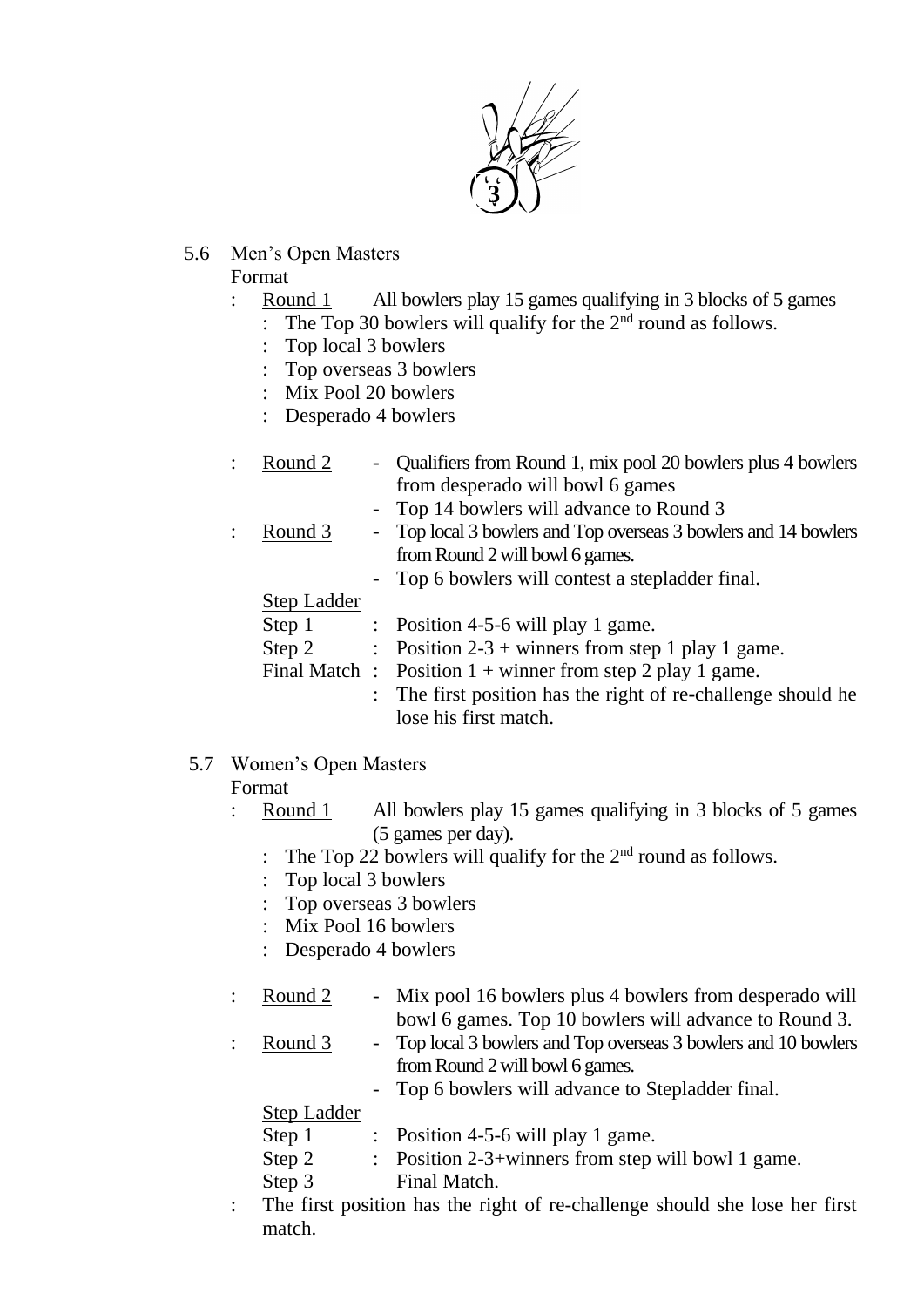

- 5.8 Men's Grade A Master.
	- 1. Top 16 Qualifiers and 4 Desperado.

The top 16 qualifiers and 4 from desperado will bowl a total of 8 games in the Masters Final to decide the winners.

- 5.9 Women's Grade Master.
	- 1. Top 12 Qualifiers.

The top 12 qualifiers in the Women's Grade A Masters Qualify will bowl a total of 8 games in the Masters Final to decide the winners.

- 5.10 Youth Under 21 Masters (boys and girls).
	- 1. Top 5 Local qualifiers.
	- 2. Top 5 Overseas qualifiers.
	- 3. Top 6 Local and Overseas qualifiers.

The top 16 qualifiers in the Youth Under 21 will bowl a total of 8 games in the Masters Final to decide the winners.

| <b>Handicap for girls - points per game</b> |  | 9 points per game |
|---------------------------------------------|--|-------------------|
|---------------------------------------------|--|-------------------|

- 5.11 Youth Under 18 Masters.
	- 1. Top 5 Local qualifiers.
	- 2. Top 5 Overseas qualifiers.
	- 3. Top 6 Local and Overseas qualifiers.

The top 16 qualifiers in the Youth Under 18 will bowl a total of 8 games in the Masters Final to decide the winners.

*Handicap for girls - points per game* : 9 points per game

- 5.12 Youth Under 15.
	- 1. Top 4 Local qualifiers.
	- 2. Top 4 Overseas qualifiers.
	- 3. Top 4 Local and Overseas qualifiers.

The top 12 qualifiers in the Youth Under 15 will bowl a total of 6 games in the Masters Final to decide the winners.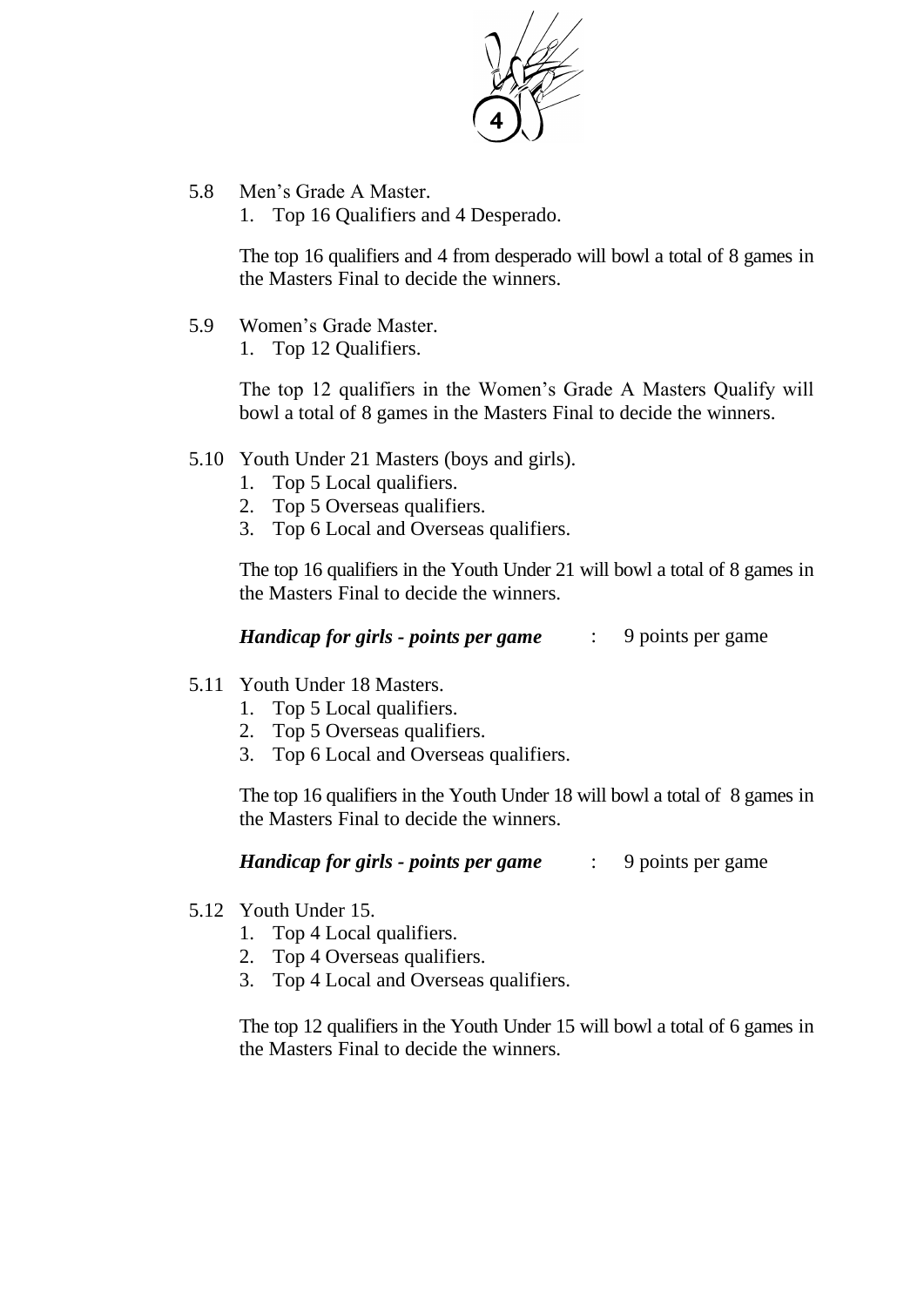

## *Handicap for: Girls and boys (per game)*

|                 | Boys | Girls |
|-----------------|------|-------|
| 8 years of age  | 20   | 30    |
| 9 years of age  | 18   | 26    |
| 10 years of age | 16   | 24    |
| 11 years of age | 14   | 22    |
| 12 years of age | 10   | 16    |
| 13 years of age | 5    | 14    |
| 14 years of age |      | 12    |
| 15 years of age |      | 9     |

5.13 Men's Grade B Master.

The top 12 qualifiers and 4 from Desperado will bowl a total of 8 games in the Masters Final to decide the winners.

5.14 Senior Master.

This event is open to both male and female qualifiers who are at least 50 years old as of January 2019. The top 12 qualifiers and 4 from Desperado shall play 6 games series with lane movement, Total pin-fall to decide the winners.

### *Handicap for MQ and Master/per game.*

| <b>Senior Masters Qualifying</b> | $=$ Top 16 Qualified      |                                                                    |  |  |  |  |
|----------------------------------|---------------------------|--------------------------------------------------------------------|--|--|--|--|
| <b>Handicap for MQ : Men</b>     |                           |                                                                    |  |  |  |  |
| $50 - 55$ years of age           |                           | $\overline{\phantom{0}}$                                           |  |  |  |  |
| $56 - 60$ years of age           |                           | $\therefore$ 3                                                     |  |  |  |  |
| $61 - 70$ years of age           |                           | 6 points per game (pinfalls)<br>shall be added to total pinfalls.  |  |  |  |  |
| $71 - 74$ years of age           | $\mathbb{R}^{\mathbb{Z}}$ | 12 points per game (pinfalls)<br>shall be added to total pinfalls. |  |  |  |  |
| 75 years of age and above        | $\mathbb{R}^{\mathbb{Z}}$ | 17 points per game (pinfalls)<br>shall be added to total pinfalls. |  |  |  |  |
| <b>Handicap for : Women</b>      |                           |                                                                    |  |  |  |  |
| $50 - 55$ years of age           |                           | $\approx 8$ per game                                               |  |  |  |  |
| $56 - 60$ years of age           |                           | 10 per game                                                        |  |  |  |  |
| $61 - 70$ years of age           | $\mathbb{R}^{\mathbb{Z}}$ | 14 per game                                                        |  |  |  |  |
| $71 - 79$ years of age           | $\mathbb{R}^{\mathbb{Z}}$ | 20 per game                                                        |  |  |  |  |
| 80 years of age and above        |                           | 60 per game                                                        |  |  |  |  |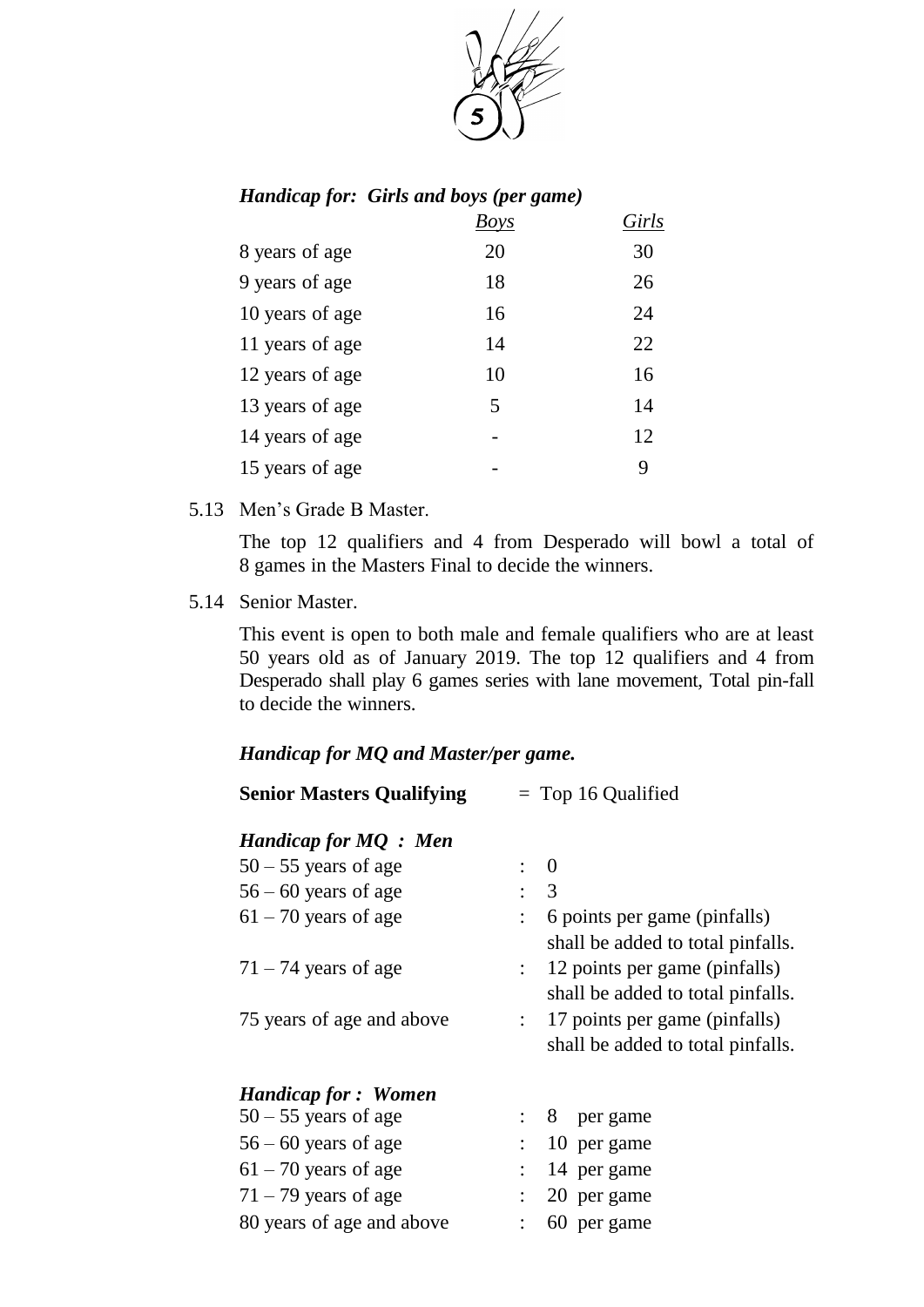

### **6. Squad Times.**

If preferred squad times indicated on the entry forms are not available, the Tournament Directors or their Assistants reserve the right to reallocate squad times at their discretion. The Tournament Directors reserve the right to open additional squad.

## **7. Check-in Time.**

Check-in will open one hour and close 30 minutes before the scheduled squad time in ever event unless otherwise stated (bowlers must inform the check-in counter if they have consecutive squad booking in order to exempt the check-in procedure for following squad booking). For those who fail to check-in personally at the prescribed time, their placing as well as the fees will be forfeited. The vacancy will be allocated to next pre booking reserved bowler.

### **8. Registration and Fees.**

Registration for all division (accept open) Baht 1,200 and Baht 900 for Youth and Senior. Registration fee which is including T-shirt of Championship. Registration fee must be paid before commencing the first event.

### **Entry Fee**

For Men's Open division Baht 18,000 (including registration, qualify and Master Final)

For Women's Open division Baht 16,000 (including registration, qualify and Master Final)

| A. | Master Qualify (grade A,B) | Baht 900 (3 games) |
|----|----------------------------|--------------------|
|    | B. Youth Qualify           | Baht 700 (3 games) |
| C. | <b>Senior Qualify</b>      | Baht 700 (3 games) |

### **Master Final**

| A.        | Men's Graded (8 games)      | <b>Baht 2,000</b>   |                    |
|-----------|-----------------------------|---------------------|--------------------|
| <b>B.</b> | Women's Graded (8 games)    | <b>Baht 2,000</b>   |                    |
| C.        | Men's Grade-B (8 games)     | <b>Baht 2,000</b>   |                    |
| D.        | Youth Under 21 (8 games)    | Baht 1,000          |                    |
| Ε.        | Youth Under 18 (8 games)    | <b>Baht 1,000</b>   |                    |
| F.        | Youth Under 15 (6 games)    | <b>Baht 1,000</b>   |                    |
| G.        | Senior (6 games)            | Baht 1,200          |                    |
|           | Desperado Squad Men open    | Baht 2,000 (1 game) |                    |
|           | Desperado Squad Women open  | Baht 1,500          | $(1 \text{ game})$ |
|           | Desperado Squad Men Grade A | Baht 1,500          | $(1 \text{ game})$ |
|           | Desperado Squad Men grade B | <b>Baht 1,500</b>   | $(1 \text{ game})$ |
|           | Desperado Squad Senior      | <b>Baht 1,000</b>   | $(1 \text{ game})$ |
|           |                             |                     |                    |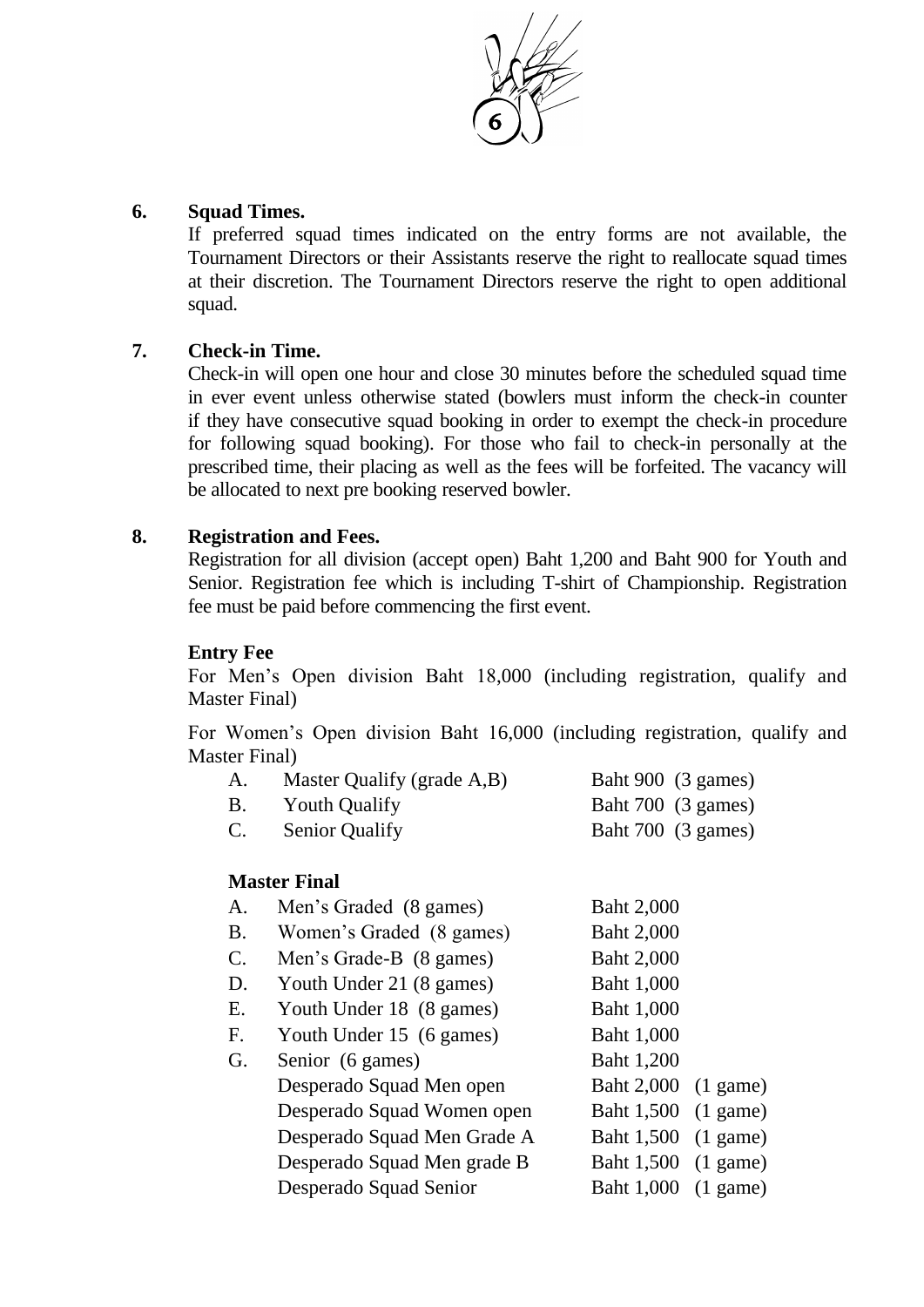

### **9. Verification of Scores**

It is the responsibility of each bowler and/or the team captain to verify the correctness of each game bowled by signing on the official entry sheet. Once signed, the score shall stand, Official score sheet without signature will be treated as correct and no protest can be bought against it.

## **10. Interrupted Games**

- 10.1 Tournament Director may authorize the completion of a game and series on another pair of lanes when equipment failure on the lanes would delay the normal progress of the game, an interrupted game and series that cannot be completed must resume from the point of interruption.
- 10.2 In The event of score of any game is lost/erased and cannot be recalled and/or traced due to power or equipment failure, the bowler concerned will be required to re-bowl a new game when the power supply resumes or equipment is repaired.

However, all scores of completed games that have been recorded in the official score sheet remain unchanged.

- 10.3 If more than one game cannot be recalled, the series shall be declared null and void and a fresh series be rescheduled.
- 10.4 If only one frame is missing, the bowler shall continue from the last frame bowled.

### **11. Registration of Bowling Ball, Illegality and Disqualification.**

All participants are advised to check that their bowling balls used in the Tournament are certified as legal for weight and other specifications before they compete in their events. The onus is on the bowler to ensure that all balls he/she uses are certified legal as above.

If at any time a bowler is found to have used an illegal ball even if previously certified legal by the Tournament Office, he/she shall be disqualified from the entire Tournament and stripped of all his/her winnings or positions standing and if the Tournament Committee is of the opinion that such usage was deliberate and was intended to cheat, he/she may be further reported to the TTBA Disciplinary Committee or ABF Executive Committee for additional penalization. He/she may also be asked to return immediately to one of the Tournament Directors any awards that may have already been given to him/her.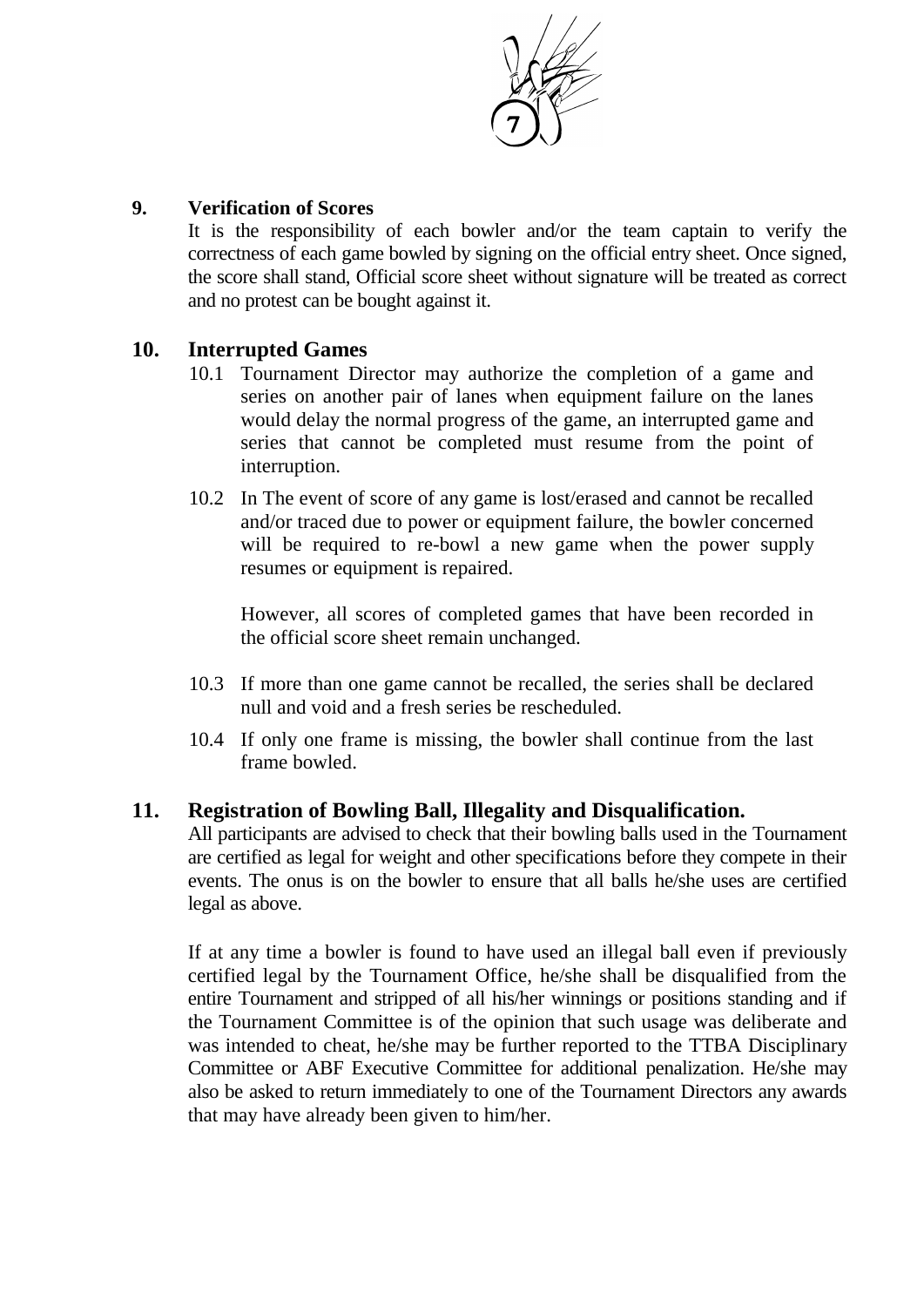

## **12. Altering Bowling Ball Surface.**

Altering Bowling ball surface -Thailand Open special rule - the surface of the bowling balls may be altered between games.

## **13. Tie-Breaking Procedure:**

- 13.1 In case of a tie in qualifying for last position for Masters Events, a one shot roll-off shall be held. The time for the roll-off will be decided by the Tournament Committee. If a tie still exists, a repeat of the one shot roll-off shall be played and/or repeated until the tie is broken.
- 13.2 If a tie occurs in the last position after Round 1 of the Open Masters, bowler with the highest last game in Round 1 will make it to Round 2. If the last game is still a tie, the  $2<sup>nd</sup>$  last game will decide. This will continue until the tieis broken.Same tie breaker will apply to Round 2.
- 13.3 If a tie occurs in the Step-Ladder Grand Final, a one shot roll-off shall be used and/or repeated until the is broken.

## **14. Cheating.**

Any bowler found guilty of cheating scores, averages eligibility or in any other counts they will be immediately disqualified from the entire tournament and reported to the Disciplinary Committee of Thai Tenpin Bowling Association and the Asian Bowling Federation for further action. He/she will also be stripped of his/her winnings positions standing and be asked to return to the tournament Directors any awards that may have already been give to him/her. When in doubt, bowlers are reminded to consult the Tournament Directors on any issues.

### **15. Bowlers attire:**

Men Bowlers in short, singlet, sleeveless shirts, jeans and Cap will not be allowed to bowl.

Women Bowlers in singlet, sleeveless shirts, jeans and Cap also will not be allowed to bowl. Short and skirt will be allowed for women bowlers. Only proper bowling uniforms (Polo Shirt and Crew neck T-shirt) and proper bowling shoes will be allowed during competition. In those instances where it is established that a bowler is in breach of this rule, he/she may be suspended by the Tournament Committee from the tournament for the block of games then being played and all fees paid will not be refunded.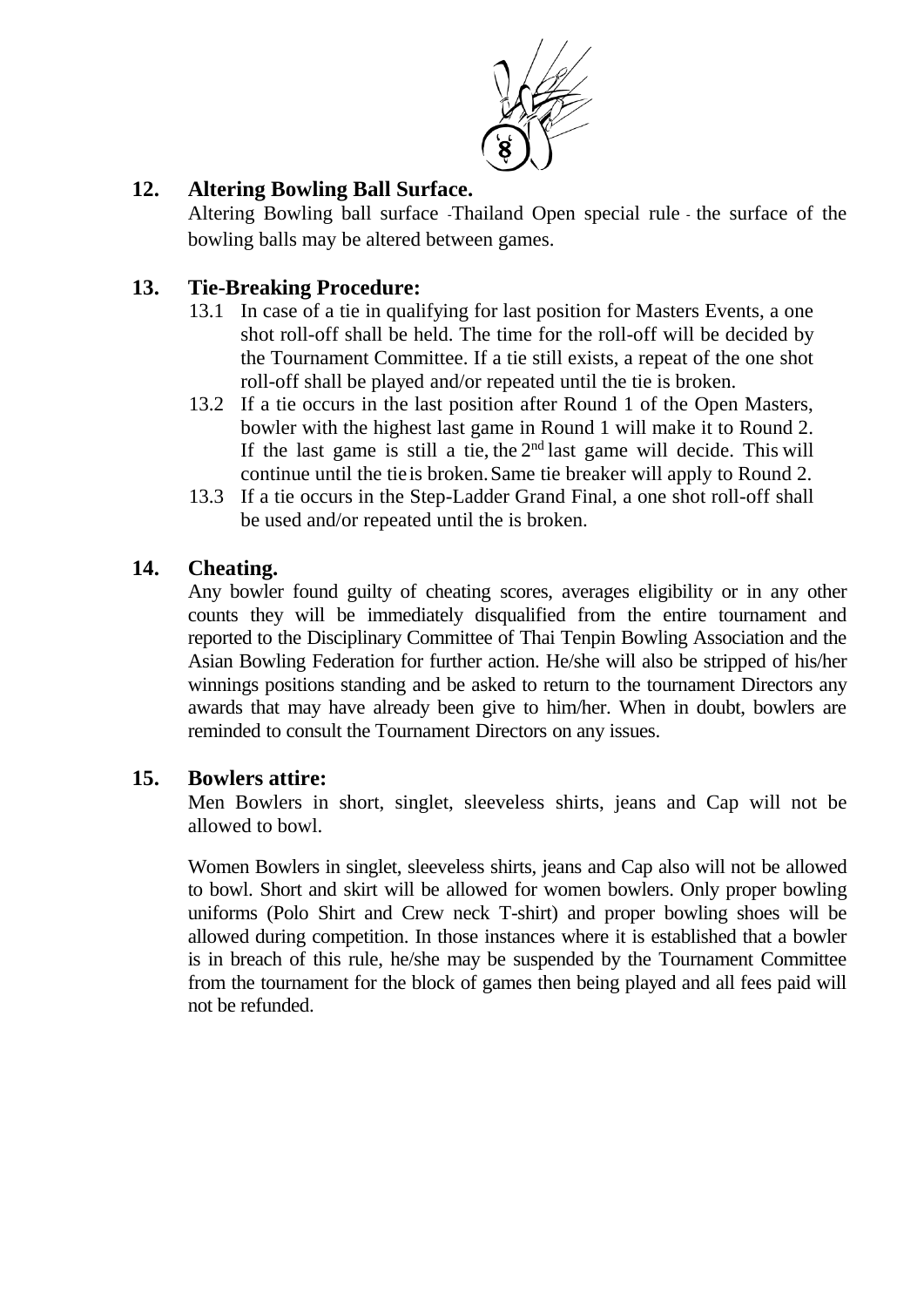

## **16. Slow Bowling.**

Bowlers, who are in readiness to step on the approach to deliver a ball, shall have the following rights and obligations:

- 16.1 They may claim right of way over anyone moving to the approach or preparing to bowl on the lane immediately on their left.
- 16.2 They may give right of way over anyone moving to the approach or preparing to bowl on the lane immediately on their right.
- 16.3 Players shall be ready to bowl when it is their turn and should not delay to go to the approach, when the lanes immediately adjacent to them on the left and right sides are clear.

## **17. Protest:**

- 17.1 **Scores**: Must be submitted in writing to the Tournament Directors or their Assistants within 12 hours of the event. In the case of the last match of the Step-Ladder Grand Finals of the Master event, such protest, if any should be addressed to the same officials before prize presentation. No protest made after the prize presentation will be entertained.
- 17.2 **Foul**: Must be brought to the attention of the Lane Marshall before the delivery of the next ball. No complaints made after the  $2<sup>nd</sup>$  ball has been bowled shall be entertained.
- 17.3 **Eligibility**: Must be submitted in writing to the Tournament Directors or of their Assistants within 24 hours of the first infringement or before the next round or prize presentation or whichever is earlier.

## **18. Smoking and Drinking.**

- 18.1 The Players must not use tobacco products, consume alcohol or be under the influence of alcohol while in competition; i.e. during the entire period of a block of games. In those instances where it is established that a player is in breach of this rule, he may be suspended by the Tournament Technical Committee from the tournament for the block of games then being played.
- 18.2 Non-alcoholic beverages are allowed provided they not consumed in the player's area.
- 18.3 During the championships alcoholic beverages may not be served or consumed in the player's area or the spectator's area.
- 18.4 During championships smoking is not permitted in the bowling centre. However, it may be allowed in a closed area, provided it does not affect the environment in the player's and spectator's area.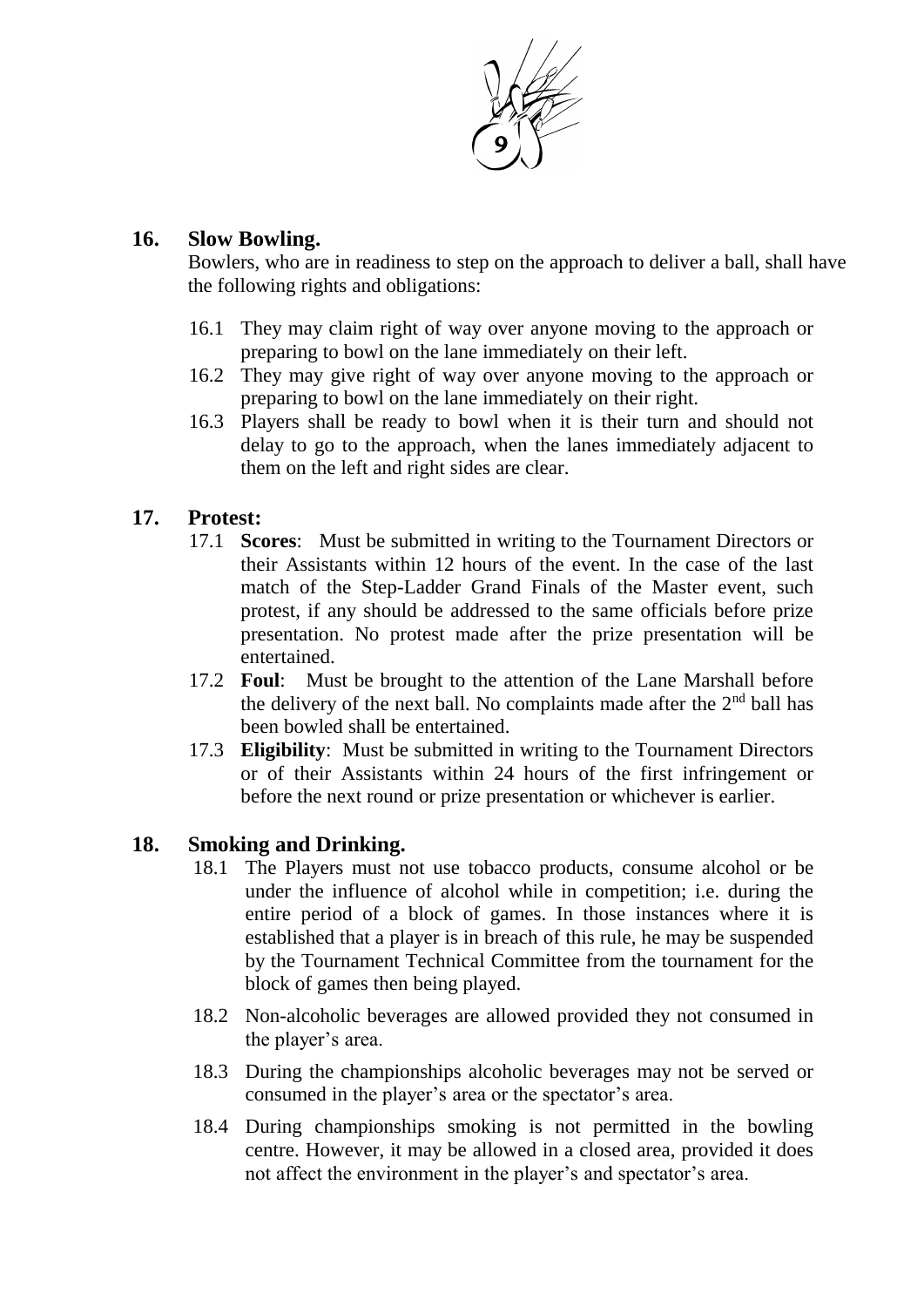

## **19. Special Notes:**

- 19.1 Bowlers are requested to refrain from swearing on the lanes.
- 19.2 Bowlers shall restrict themselves to their respective lanes and exercise consideration for all participants.
- 19.3 Bowlers wearing soft rubber soles on their non-sliding foot may be barred from further bowling subject, to the scrutiny of the Tournament Directors.
- 19.4 The tournament Directors reserve the right to accept or reject any entry they deem fit.
- 19.5 Any matters arising and not covered in these Tournament Rules will be decided by the Tournament Chairman, the Tournament Directors or the Tournament Committee whose decision shall be final subject only to an appeal to the TTBA. Such appeal should be made in writing and within 48 hours of the decision by any of the above.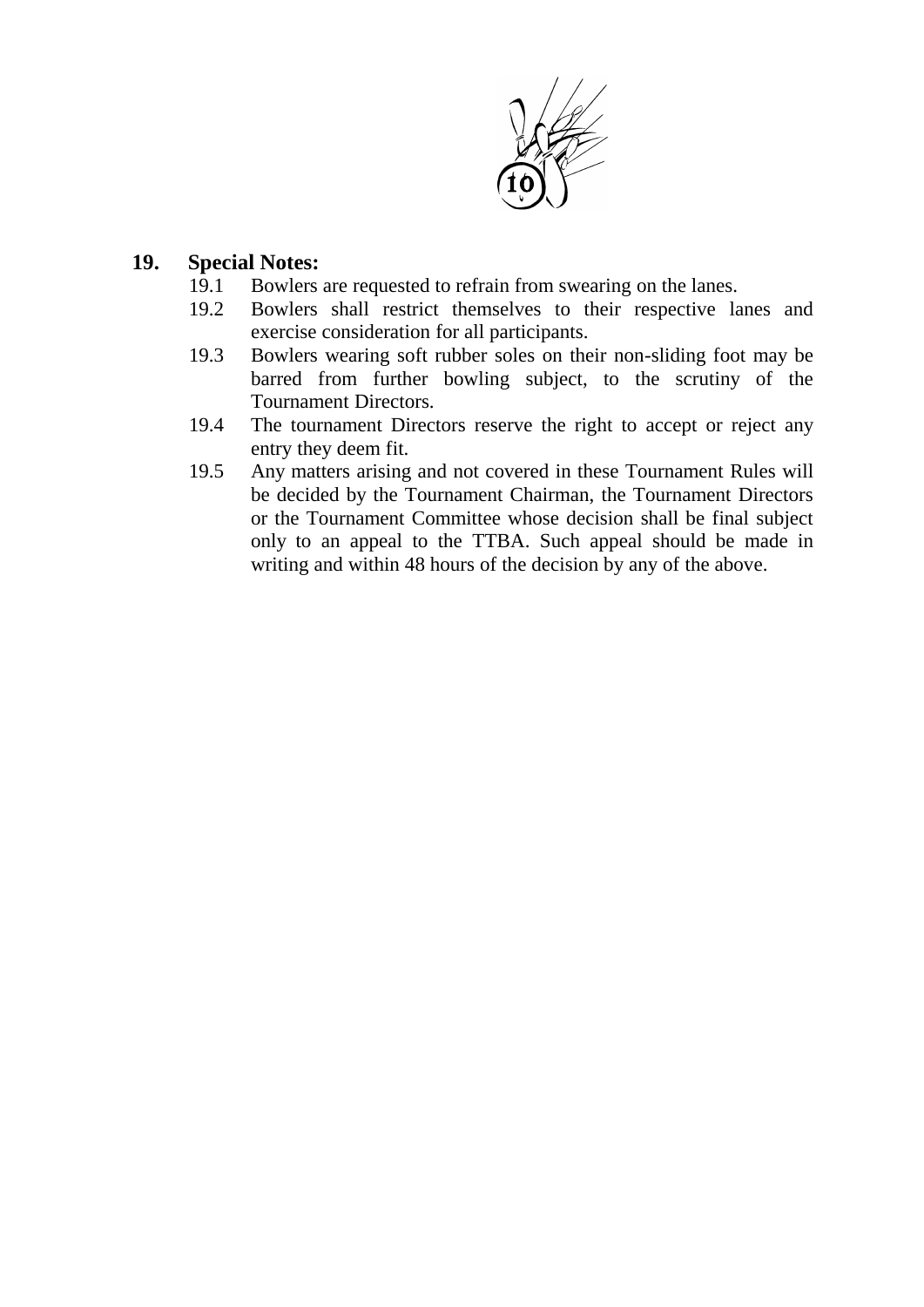|               |                             |             | <b>MEN</b>          |                     |               |                                 | <b>YOUTH</b>                    | <b>LADIES</b>                   |             |              |
|---------------|-----------------------------|-------------|---------------------|---------------------|---------------|---------------------------------|---------------------------------|---------------------------------|-------------|--------------|
| <b>EVENT</b>  | POS.                        | <b>OPEN</b> | <b>GRADE</b><br>"A" | <b>GRADE</b><br>"B" | <b>SENIOR</b> | <b>YOUTH</b><br><b>Under 21</b> | <b>YOUTH</b><br><b>Under 18</b> | <b>YOUTH</b><br><b>Under 15</b> | <b>OPEN</b> | <b>GRADE</b> |
|               | 1 <sup>st</sup>             | 350,000     | 120,000             | 80,000              | 60,000        | 55,000                          | 45,000                          | 25,000                          | 130,000     | 50,000       |
|               | 2 <sup>nd</sup>             | 180,000     | 60,000              | 40,000              | 30,000        | 28,000                          | 23,000                          | 13,000                          | 65,000      | 25,000       |
|               | 3 <sup>rd</sup>             | 90,000      | 30,000              | 20,000              | 15,000        | 14,000                          | 12,000                          | 7,000                           | 32,000      | 12,000       |
|               | 4 <sup>th</sup>             | 45,000      | 16,000              | 10,000              | 8,000         | 7,000                           | 6,000                           | 4,000                           | 20,000      | 6,000        |
| <b>MASTER</b> | 5 <sup>th</sup>             | 23,000      | 12,000              | 5,000               | 4,000         | 4,000                           | 4,000                           | 4,000                           | 15,000      | 5,000        |
|               | 6 <sup>th</sup>             | 20,000      | 8,000               | 4,000               | 4,000         | 4,000                           | 4,000                           | 4,000                           | 10,000      | 4,000        |
|               | 7 <sup>th</sup>             | 20,000      | 6,000               | 4,000               | 4,000         | 4,000                           | 4,000                           | 4,000                           | 7,000       | 4,000        |
|               | 8 <sup>th</sup>             | 12,000      | 5,000               | 4,000               | 4,000         | 4,000                           | 4,000                           | 4,000                           | 6,000       | 4,000        |
|               | <b>9th</b>                  | 10,000      | 4,000               | 4,000               | 4,000         | 4,000                           | 4,000                           | 4,000                           | 5,000       |              |
|               | 10 <sup>th</sup>            | 10,000      | 4,000               | 4,000               |               | 4,000                           | 4,000                           |                                 | 5,000       |              |
|               | 11 <sup>th</sup>            | 8,000       | 4,000               | 4,000               |               |                                 |                                 |                                 | 5,000       |              |
|               | $12^{th}$                   | 8,000       | 4,000               | 4,000               |               |                                 |                                 |                                 | 5,000       |              |
|               | 13 <sup>th</sup>            | 8,000       | 4,000               | 4,000               |               |                                 |                                 |                                 | 5,000       |              |
|               | 14 <sup>th</sup>            | 7,000       |                     |                     |               |                                 |                                 |                                 | 5,000       |              |
|               | $15^{\text{th}}$            | 7,000       |                     |                     |               |                                 |                                 |                                 | 5,000       |              |
|               | 16 <sup>th</sup>            | 7,000       |                     |                     |               |                                 |                                 |                                 | 5,000       |              |
|               | 17 <sup>th</sup>            | 7,000       |                     |                     |               |                                 |                                 |                                 |             |              |
|               | $18^{th}$ -30 <sup>th</sup> | 7,000       |                     |                     |               |                                 |                                 |                                 |             |              |

## **45 th MWA-SINGHA Thailand International Open Tenpin Bowling Championship 2019 PRIZES LIST (GIFT VOUCHERS)**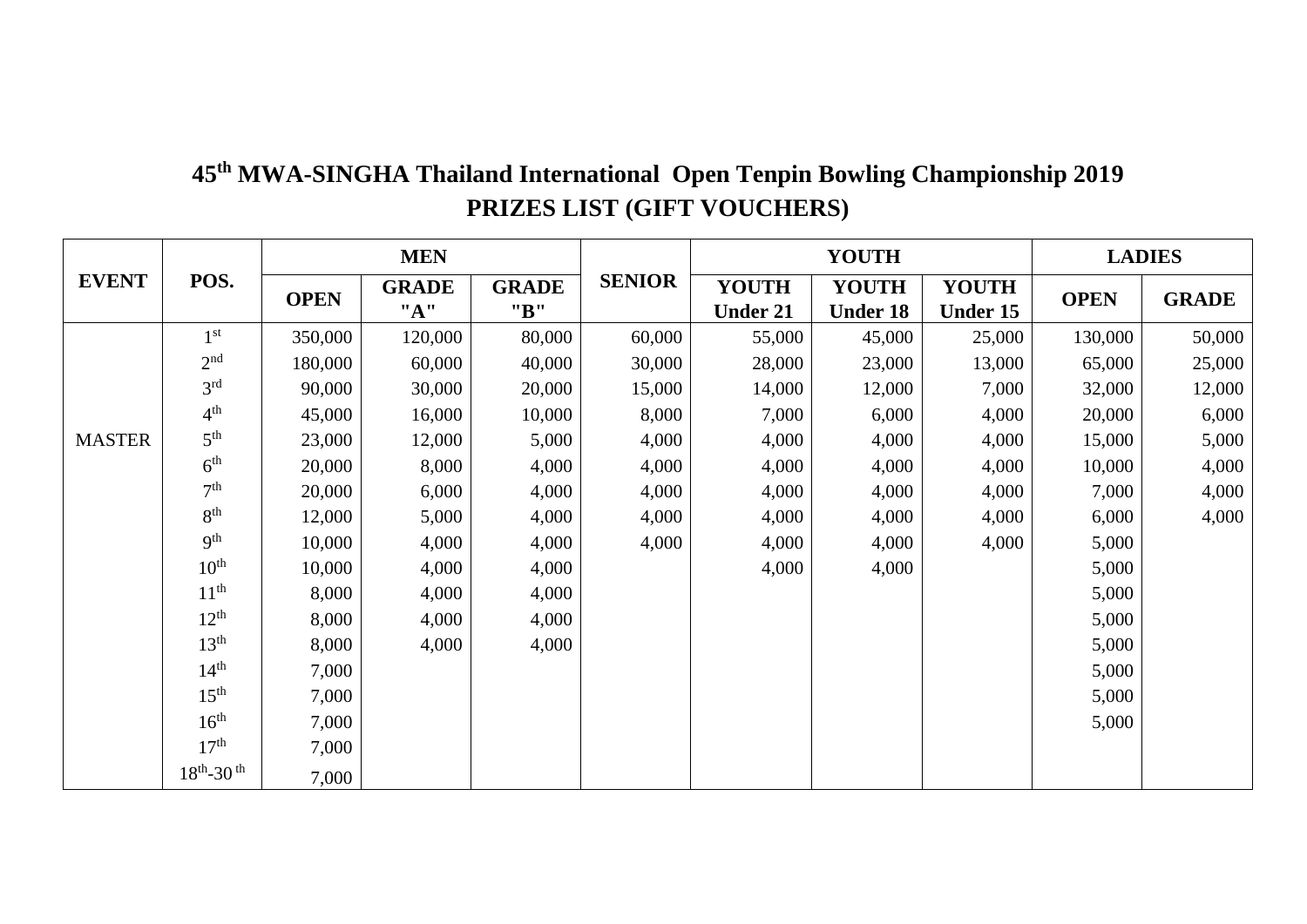| Date/time | 10.00                                                                                                   | 11.30                   | 13.00                                                              | 14.30-15.30 | 15.30                                                                                        | 17.00                                                                         | 18.30 | 20.00-21.00 | 21.00                                                                         | 22.30                          | 24.00                               |
|-----------|---------------------------------------------------------------------------------------------------------|-------------------------|--------------------------------------------------------------------|-------------|----------------------------------------------------------------------------------------------|-------------------------------------------------------------------------------|-------|-------------|-------------------------------------------------------------------------------|--------------------------------|-------------------------------------|
| April 3   |                                                                                                         | 11.00 am. Grand Opening | 13.00 pm. SINGHA Tournament of Champions 2019 and Master Qualified |             |                                                                                              |                                                                               |       |             |                                                                               |                                |                                     |
| April 4   |                                                                                                         | MQ                      | MQ                                                                 |             | MQ                                                                                           | MQ                                                                            | MQ    |             | MQ                                                                            | MQ.                            | MQ                                  |
| April 5   | MQ                                                                                                      | MQ                      | MQ                                                                 |             | MQ                                                                                           | MQ                                                                            | MQ    |             | MQ.                                                                           | MQ                             | MQ                                  |
| April 6   | MQ                                                                                                      | MQ                      | MQ                                                                 |             | MQ                                                                                           | MQ                                                                            | MQ    |             | MQ                                                                            | MQ.                            | MQ                                  |
| April 7   | MQ                                                                                                      | MQ                      | MQ                                                                 |             | MQ                                                                                           | MQ                                                                            | MQ    |             | MQ                                                                            | MQ, Last MQ<br>for Youth<br>15 | MQ, Last MQ<br>for Youth<br>18 & 21 |
| April 8   | <b>Youth Master Under 15</b><br>Check in 10.00 - 10.30<br>Roll off 11.00 am.                            |                         |                                                                    |             |                                                                                              | <b>Youth Master Under 18</b><br>Check in 2.00 - 2.30 pm.<br>Roll off 3.00 pm. |       |             | <b>Youth Master Under 21</b><br>Check in 7.00 - 7.30 pm.<br>Roll off 8.00 pm. |                                |                                     |
|           | MQ                                                                                                      | MQ                      | MQ                                                                 |             | MQ                                                                                           | MQ                                                                            | MQ    |             | MQ.                                                                           | MQ                             | MQ                                  |
| April 9   | MQ                                                                                                      | MQ                      | MQ                                                                 |             | MQ                                                                                           | MQ                                                                            | MQ    |             | MQ.                                                                           | MQ                             | MQ                                  |
| April 10  | MQ                                                                                                      | MQ                      | MQ                                                                 |             | MQ                                                                                           | MQ                                                                            | MQ    |             | MQ                                                                            | MQ                             | Desperado                           |
| April 11  | <b>Master Final</b><br>Men's Grade B & Ladies A<br>Check in 11.00 am. - 11.30 am.<br>Roll off 12.00 am. |                         |                                                                    |             | <b>Master Final</b><br>Men's A & Senior<br>Check in 4.00 pm. - 4.30 pm.<br>Roll off 5.00 pm. |                                                                               |       |             | <b>Unofficial Practice</b><br>for<br><b>Open Divistion</b>                    |                                |                                     |

## **45th MWA-SINGHA Thailand International Open Tenpin Bowling Championship 2019**

| <b>OPEN DIVISION ONLY</b> |                                                   |         |                          |                              |                   |                          |                                      |  |
|---------------------------|---------------------------------------------------|---------|--------------------------|------------------------------|-------------------|--------------------------|--------------------------------------|--|
| Date/time                 | 10.00 am - 12.30 pm                               |         | $1.30$ pm $- 4.00$ pm    |                              | 5.00 pm - 8.00 pm |                          | $9.00 \text{ pm} - 12.00 \text{ am}$ |  |
| April 12                  | Ħ                                                 |         | В                        |                              |                   |                          |                                      |  |
| April 13                  |                                                   |         | A                        |                              |                   |                          |                                      |  |
|                           |                                                   |         |                          |                              |                   |                          | В                                    |  |
| April 14                  | Desperado 12.00 pm for Men's Open and Ladies Open |         |                          |                              |                   |                          |                                      |  |
|                           | <b>Master Final</b>                               |         | <b>Master Final</b>      |                              |                   | <b>Master Final</b>      |                                      |  |
|                           | Men's Open & Ladies Open                          |         | Men's Open & Ladies Open |                              |                   | Men's Open & Ladies Open |                                      |  |
| April 15                  |                                                   | Round 2 |                          | Round 3                      |                   |                          | <b>Step Ladder</b>                   |  |
|                           | Check in 9.00 am. - 9.30 am.                      |         |                          | Check in 1.30 pm. - 2.00 pm. |                   |                          | $6.00$ pm.                           |  |
|                           | <b>Roll off 10.00 am.</b>                         |         | Roll off 2.20 pm.        |                              |                   |                          |                                      |  |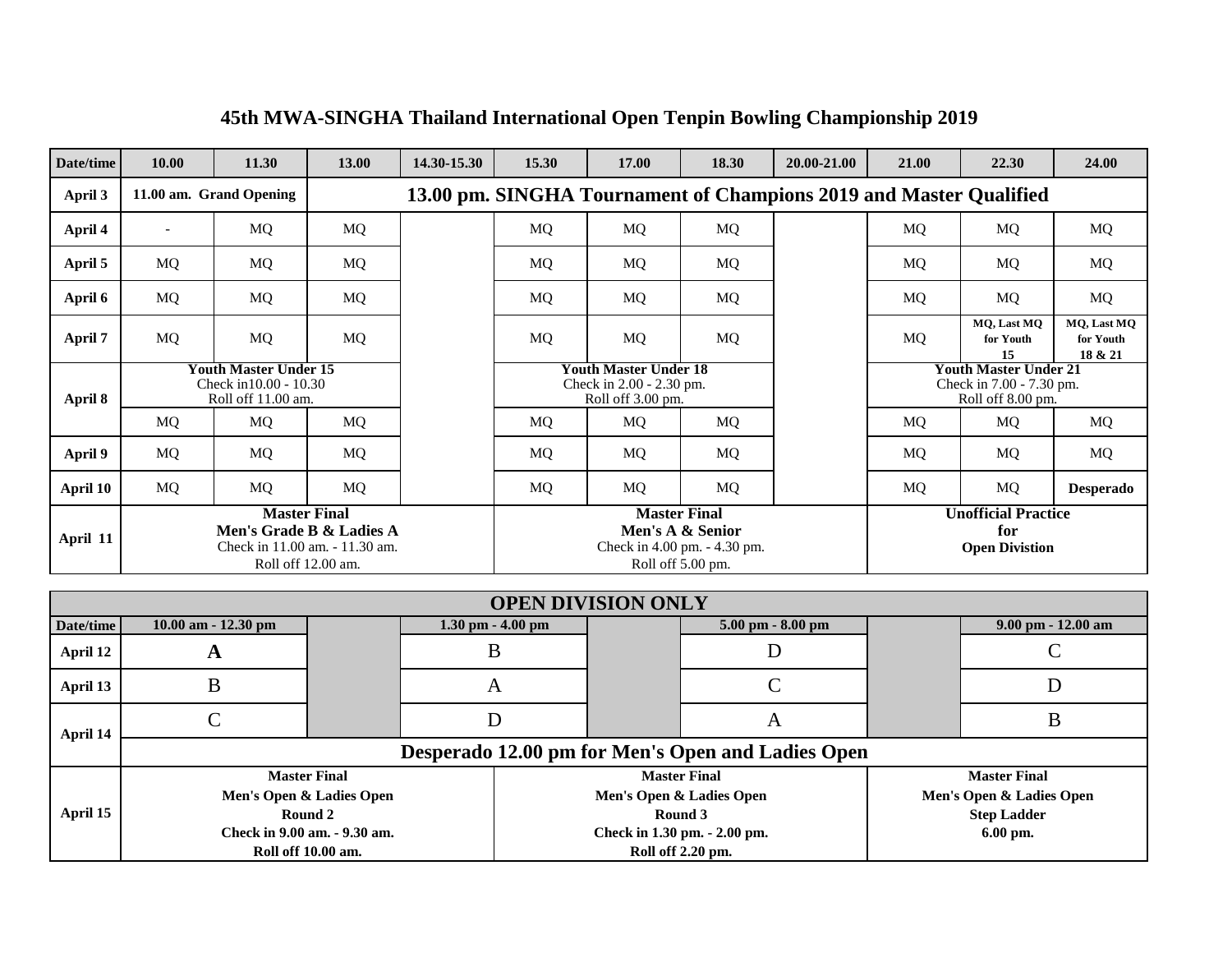## **45 thMWA-SINGHA Thailand International Open Tenpin Bowling Championship 2019 on April 3 - 15, 2019**

## **ENTRY FORM**

## **HOTEL RESERVATION: NORTHGATE RATCHAYOTHIN**

No of Officials :  $(M)$  (F)

Rate : Studio Room THB 2,000 Single & Twin or Double with 2 breakfast; transportation : Two Bedroom Suite THB 5,000 (2 rooms) with 4 breakfast; transportation : Suite Room THB 8,500 with 4 breakfast; transportation

| Studio Room<br><b>THB 2,000</b> | <b>Two Bedroom Suite</b><br><b>THB 5,000</b> | Suite Room<br><b>THB 8.500</b> | <b>Check-in</b><br>Date | <b>Check-out</b><br>Date |
|---------------------------------|----------------------------------------------|--------------------------------|-------------------------|--------------------------|
|                                 |                                              |                                |                         |                          |
|                                 |                                              |                                |                         |                          |

### **FLIGHT INFORMATION**

#### **Arrival Details:**

| <b>Arrival Date</b> | <b>Arrival Time</b> | <b>Flight No</b> | <b>No of Person</b> |
|---------------------|---------------------|------------------|---------------------|
|                     |                     |                  |                     |
|                     |                     |                  |                     |

#### **Departure Details:**

| <b>Departure Date</b> | <b>Departure Time</b> | <b>Flight No</b> | <b>No of Person</b> |
|-----------------------|-----------------------|------------------|---------------------|
|                       |                       |                  |                     |
|                       |                       |                  |                     |

#### **Please return this form to us by fax (662) 939 7948 or e-mail**

For enquiries, please contact our office: Tel: 662 939 7949 E-mail: [suwalai.s@hotmail.com](mailto:suwalai.s@hotmail.com)